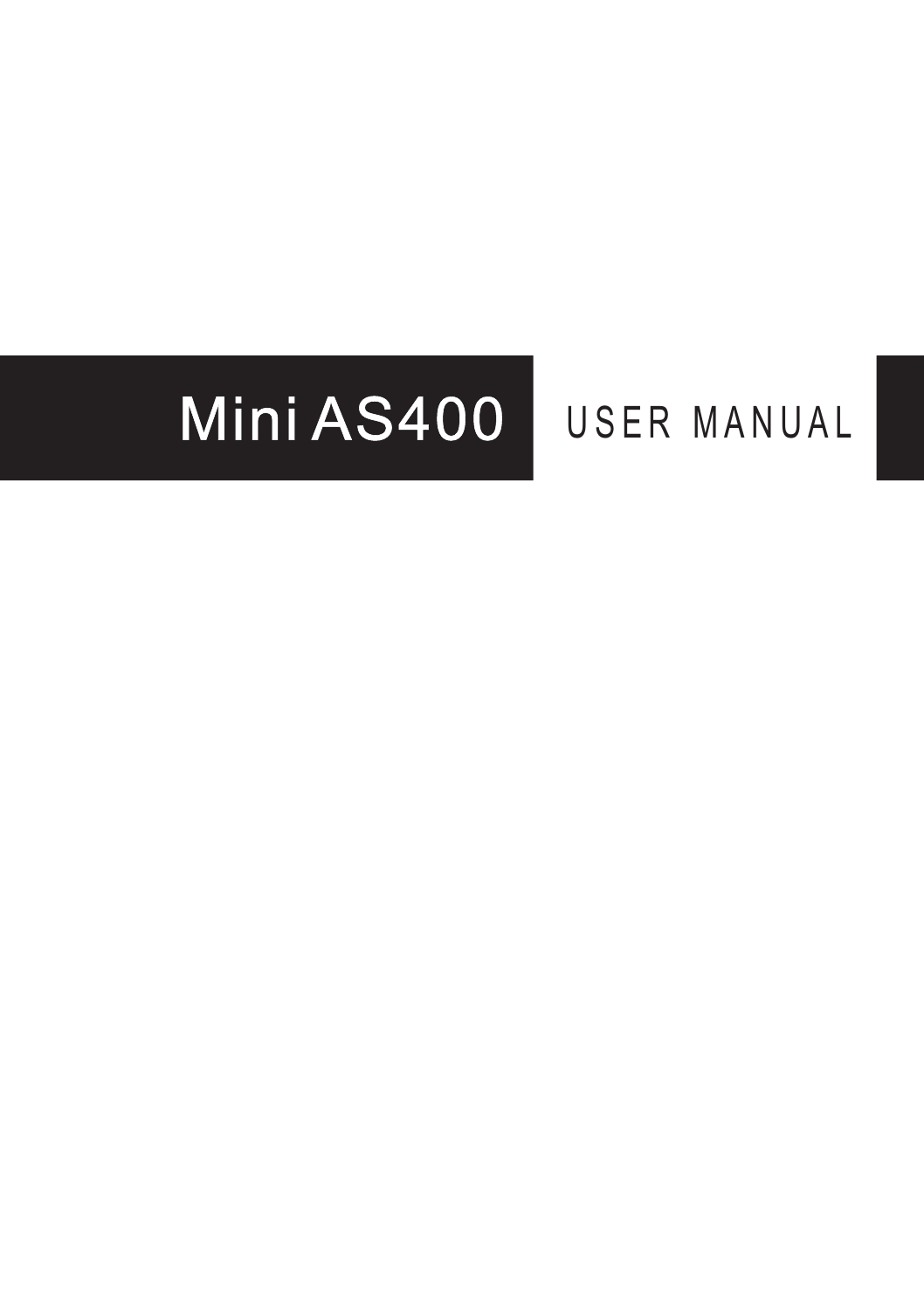## **Product Introduction**

 Mini AS400 card is an accessory for UPS, it can be installed into UPS intelligent slot to provide dry contact signal. These dry contact signals display the UPS operation status.





UPS with mini intelligent slot can use this accessory.



1. Open the plastic cover of the intelligent slot onto back of UPS as following picture.

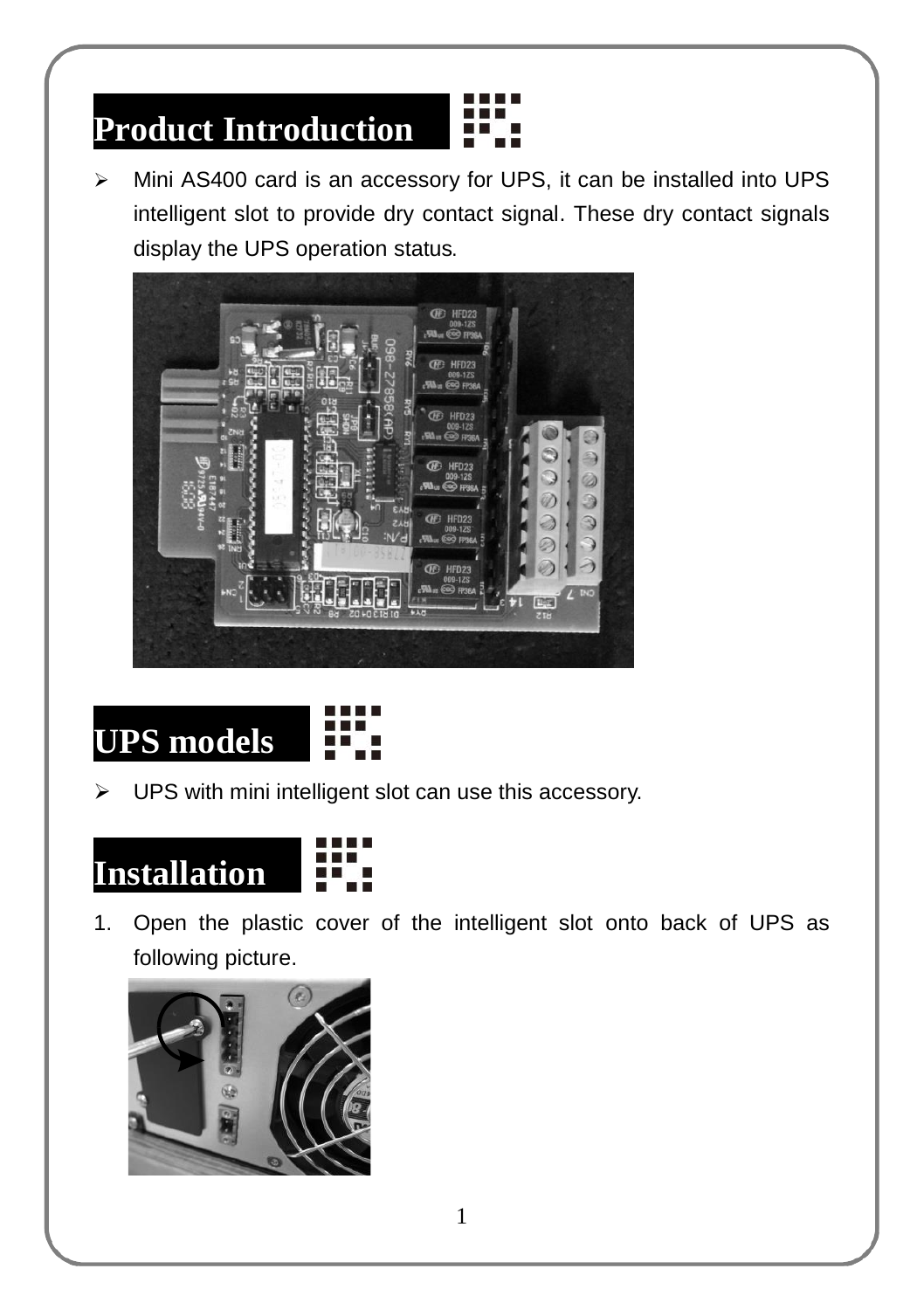2. Add isolation label and cable protector as following pictures.





3. Insert the mini AS400 card into the intelligent slot as following picture.



4. Connect the cable, then screw the cover as following pictures.



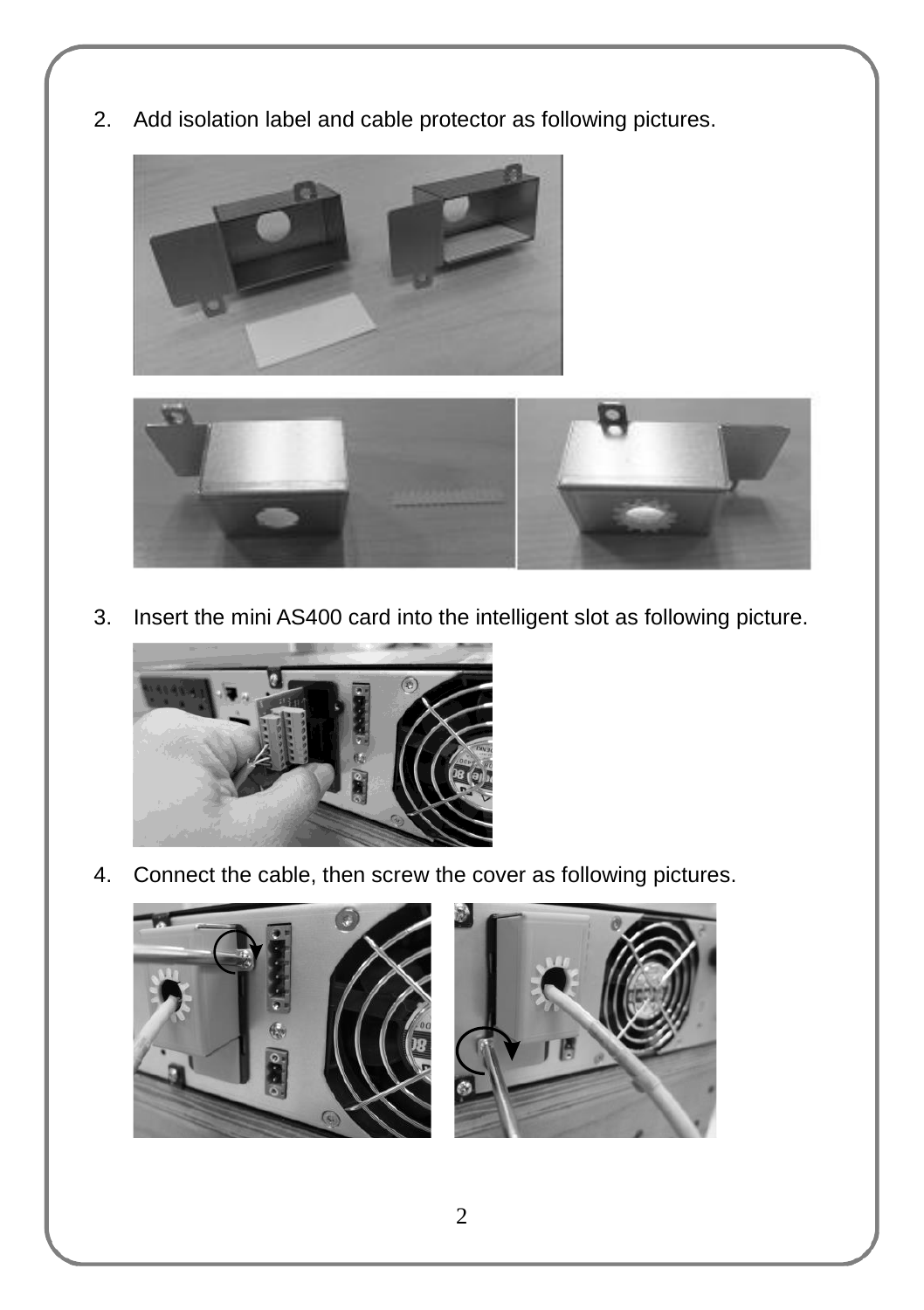#### **Mini AS400 Specification**  Ŧ

 $\triangleright$  Mini AS400 card provides dry contact signal only, below is the parameter range.

**BARBER** 

| Parameter    |                             | <b>SYMBOL</b> | MAX. | UNIT |
|--------------|-----------------------------|---------------|------|------|
| <b>Diode</b> | Reverse Voltage             | VR.           | 6    |      |
|              | <b>Forward Current</b>      | IF            | 80   | mA   |
|              | <b>Peak Forward Current</b> | IF (peak)     |      |      |
| Relay        | DC Voltage                  | VDC           | 24   |      |
|              | <b>DC Current</b>           | <b>IDC</b>    |      |      |

 $\triangleright$  Pin definition.

| Pin            | Signal definition     | Reason                           | I/O | Jumper location |
|----------------|-----------------------|----------------------------------|-----|-----------------|
| 9              | <b>UPS Fault</b>      | <b>UPS Internal Fault</b>        | Out | NO: JP1 2-1     |
|                |                       |                                  |     | NC: JP1 2-3     |
| 11             | Summary Alarm         | <b>Utility Failure</b><br>1.     |     | NO: JP3 2-1     |
|                |                       | 2.<br><b>UPS Fault</b>           | Out |                 |
|                |                       | 3.<br><b>Bypass Mode</b>         |     |                 |
|                |                       | <b>Communication Error</b><br>4. |     | NC: JP3 2-3     |
| 1,3,6,10       | External power ground |                                  | In. |                 |
| 12             | Remote Shutdown /     | Shutdown in battery mode /       | In  | UPS Test:       |
|                | <b>UPS Test</b>       | UPS Test (3-10S signal length)   |     | JP8 2-1         |
| 14             | UPS ON(SON)/          | Remote control UPS :             |     |                 |
|                | UPS OFF(SOFF)         | Switch on / Switch off           | In  |                 |
| 8              | Common                |                                  | In. |                 |
| 13             | Pin 14,12 ground      |                                  |     |                 |
| $\overline{2}$ | <b>Bypass Active</b>  | <b>Bypass Active</b><br>⌒        | Out | NO: JP5 2-1     |
|                |                       |                                  |     | NC: JP5 2-3     |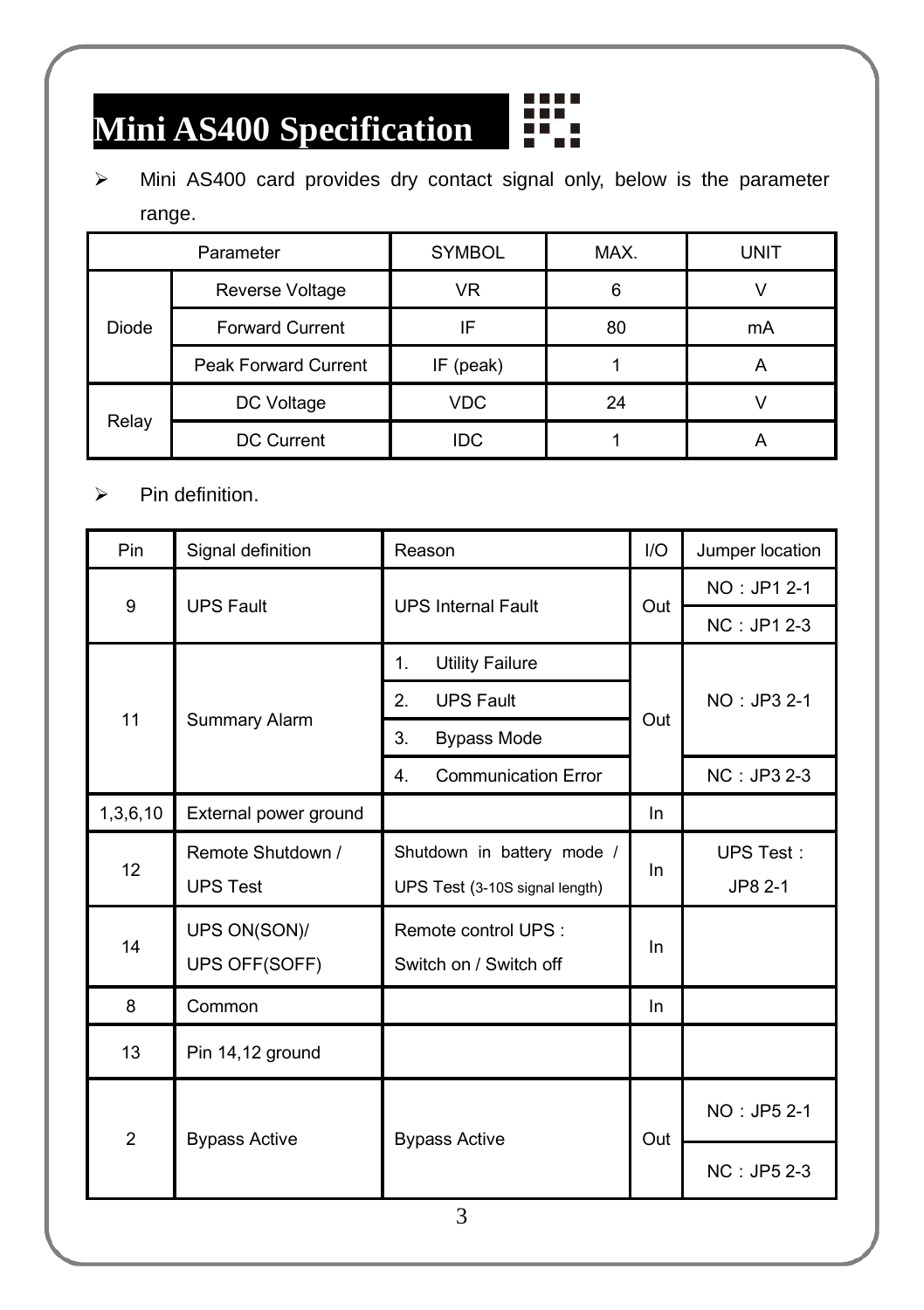| 4 | <b>Battery Low</b>     | <b>Battery Low</b>     | Out | NO: JP2 2-1 |  |
|---|------------------------|------------------------|-----|-------------|--|
|   |                        |                        |     | NC: JP2 2-3 |  |
| 5 | UPS ON                 | <b>UPS Output</b>      | Out | NC: JP4 2-1 |  |
|   |                        |                        |     | NC: JP4 2-3 |  |
| 7 | <b>Utility Failure</b> | <b>Utility Failure</b> | Out | NO: JP6 2-1 |  |
|   |                        |                        |     | NC: JP6 2-3 |  |

### **Connection example**

 To remote monitor UPS status as example, user can connect the circuit as following picture.



User need to provide power (below 24VDC) and ground. Connect the display and control button to the interface to get UPS operation status and remote shutdown UPS when utility becomes failure.